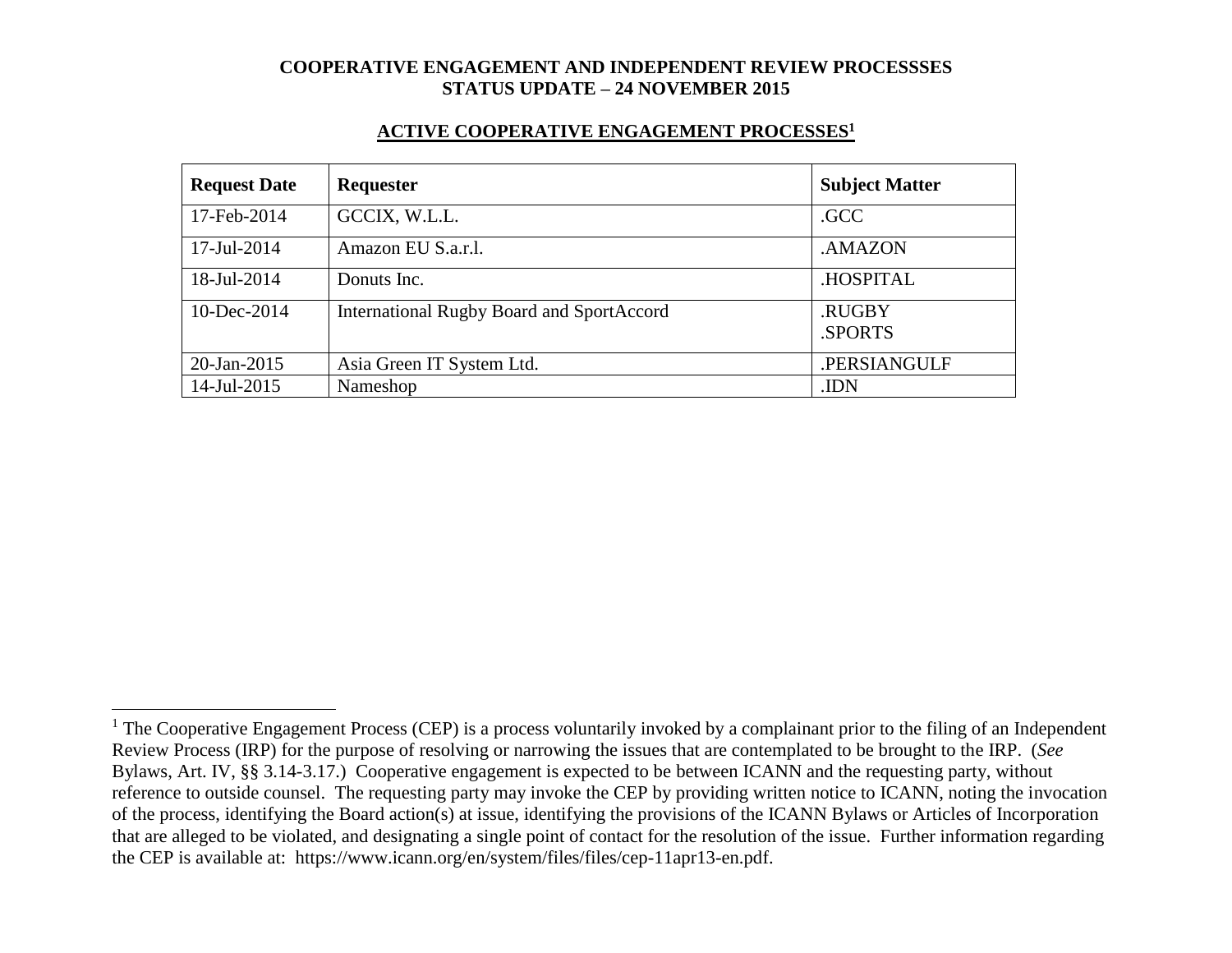### **RECENTLY CLOSED COOPERATIVE ENGAGEMENT PROCESSES**

| <b>Request Date</b> | <b>Requester</b>                                           | <b>Subject Matter</b> | <b>IRP Filing Deadline</b> <sup>2</sup> |
|---------------------|------------------------------------------------------------|-----------------------|-----------------------------------------|
| 13-Mar-2015         | Top Level Design LLC, United TLD Holdco Ltd. t/a Rightside | .GAY                  | 28-Nov-2015                             |
|                     | Registry, Minds $+$ Machines Group Limited                 |                       |                                         |
| 21-Feb-2014         | Asia Green IT System Ltd.                                  | .ISLAM                | 15-Dec-2015                             |
|                     |                                                            | .HALAL                |                                         |
| 22-Oct-2015         | $dot$ gay LLC – withdrawn                                  | .GAY                  | N/A                                     |

l

<sup>&</sup>lt;sup>2</sup> The CEP process provides that "[i]f ICANN and the requester have not agreed to a resolution of the issues upon the conclusion of the cooperative engagement process, or if issues remain for a request for independent review, the requestor's time to file a request for independent review designated in the Bylaws shall be extended for each day of the cooperative engagement process, but in no event, absent mutual written agreement by the parties, shall the extension be for more than fourteen (14) days." (https://www.icann.org/en/system/files/files/cep-11apr13-en.pdf)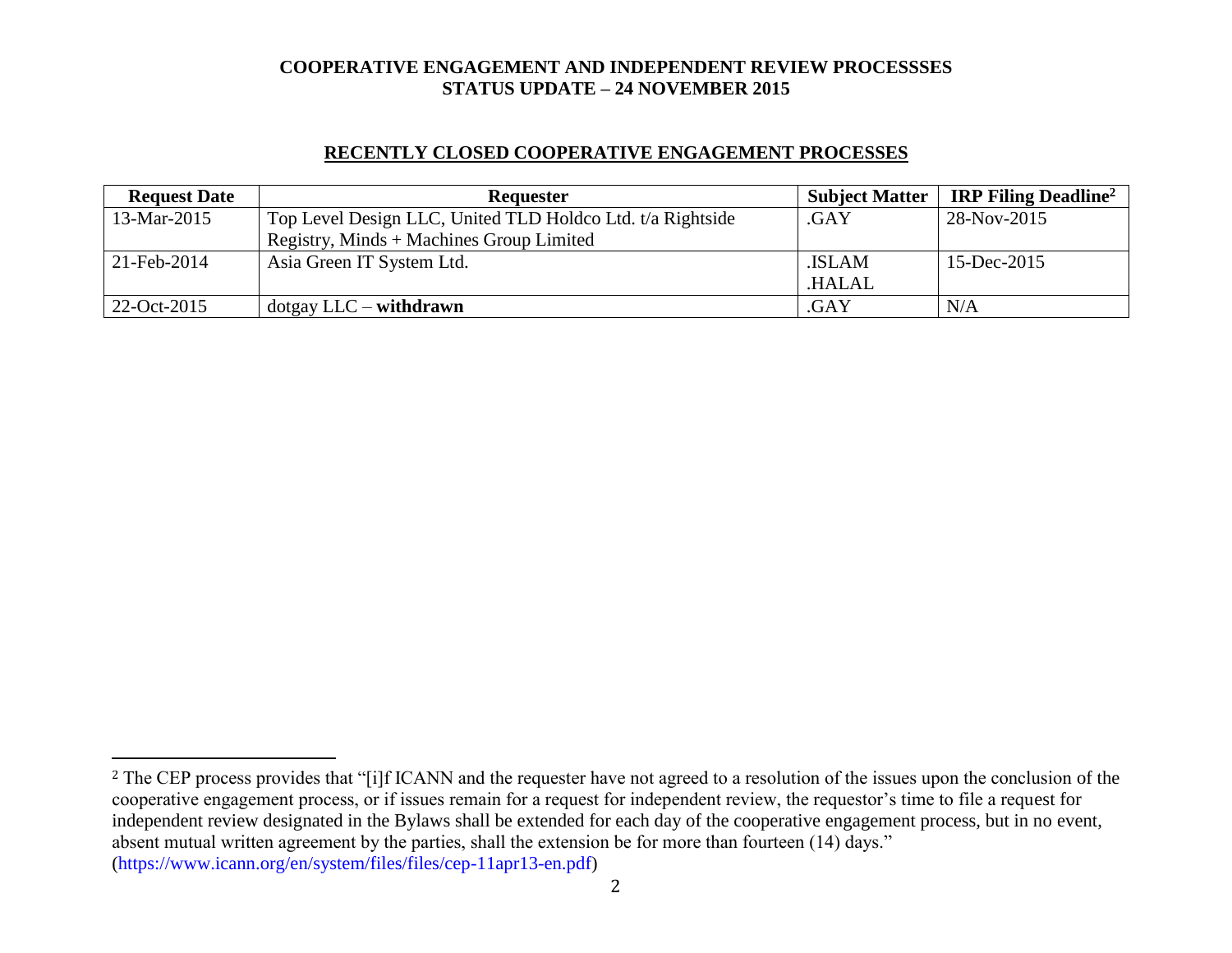### **ACTIVE INDEPENDENT REVIEW PROCESSES<sup>3</sup>**

| <b>Date</b><br><b>ICANN</b><br><b>Received</b><br><b>Notice of</b><br><b>IRP</b> | Date IRP<br><b>Commenced</b><br>by ICDR | Requester                                                                                                | <b>Subject Matter</b> | <b>Status</b>                                                                                                                                                                                                                                              |
|----------------------------------------------------------------------------------|-----------------------------------------|----------------------------------------------------------------------------------------------------------|-----------------------|------------------------------------------------------------------------------------------------------------------------------------------------------------------------------------------------------------------------------------------------------------|
| 17-Jul-2014                                                                      | 24-Jul-2014                             | Merck KGaA<br>https://www.icann.org/resources/pa<br>ges/merck-v-icann-2014-07-22-en                      | .MERCK<br>.MERCKMSD   | Panel Selection: Full Panel confirmed on 10 March<br>2015.<br>Materials: Written submissions, Declaration(s), and<br>Scheduling Orders are posted here.<br>Hearing(s): Panel determined that no final hearing<br>will be held; awaiting Final Declaration. |
| $21$ -Sept-2014                                                                  | 22-Sept-2014                            | Dot Registry, LLC<br>https://www.icann.org/resources/pa<br>ges/dot-registry-v-icann-2014-09-<br>$25$ -en | .INC<br>.LLC<br>.LLP  | Panel Selection: Full Panel confirmed on 5<br>February 2015.<br>Materials: Written submissions, Declaration(s), and<br>Scheduling Orders are posted here.<br>Hearing(s): Hearing is scheduled for 1 February<br>2016.                                      |

 $\overline{a}$ 

<sup>&</sup>lt;sup>3</sup> The Independent Review Process (IRP) is a process by which any person materially affected by a decision or action by the Board that he or she asserts is inconsistent with the Articles of Incorporation or Bylaws may submit a request for independent review of that decision or action. (*See* Bylaws, Art. IV, § 3.) In order to be materially affected, the person must suffer injury or harm that is directly and causally connected to the Board's alleged violation of the Bylaws or the Articles of Incorporation, and not as a result of third parties acting in line with the Board's action. Further information regarding the IRP is available at: https://www.icann.org/resources/pages/mechanisms-2014-03-20-en.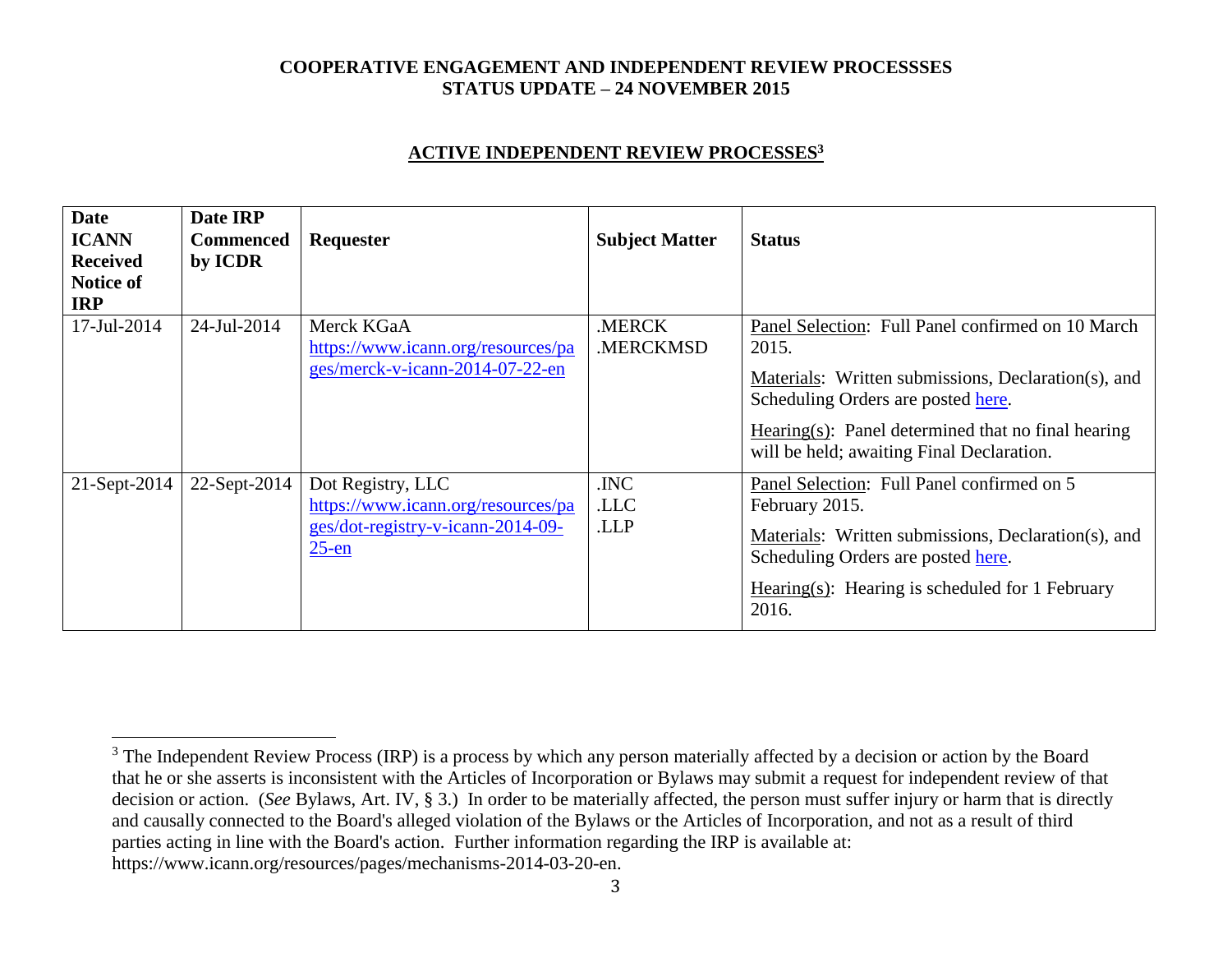| <b>Date</b><br><b>ICANN</b><br><b>Received</b><br><b>Notice of</b><br><b>IRP</b> | Date IRP<br><b>Commenced</b><br>by ICDR | <b>Requester</b>                                                                                                                                                                                                                                                                                                    | <b>Subject Matter</b>                          | <b>Status</b>                                                                                                                                                                                                                                                                                                              |
|----------------------------------------------------------------------------------|-----------------------------------------|---------------------------------------------------------------------------------------------------------------------------------------------------------------------------------------------------------------------------------------------------------------------------------------------------------------------|------------------------------------------------|----------------------------------------------------------------------------------------------------------------------------------------------------------------------------------------------------------------------------------------------------------------------------------------------------------------------------|
| 8-Oct-2014                                                                       | 13-Oct-2014                             | Donuts Inc.<br>https://www.icann.org/resources/pa<br>ges/donuts-v-icann-2014-10-13-en                                                                                                                                                                                                                               | .RUGBY<br>.SPORTS                              | Panel Selection: Full Panel confirmed on 7 April<br>2015.<br>Materials: Written submissions, Declaration(s), and<br>Scheduling Orders are posted here.<br>Hearing(s): Hearing took place on 8 October 2015;<br>awaiting Final Declaration.                                                                                 |
| 5-Dec-2014                                                                       | 8-Dec-2014                              | <b>Gulf Cooperation Council</b><br>https://www.icann.org/resources/pa<br>ges/gcc-v-icann-2014-12-06-en                                                                                                                                                                                                              | .PERSIANGULF                                   | Panel Selection: Emergency Panelist appointed on<br>10 December 2014; the two parties have selected<br>Panelists; ICDR in the process of selecting the third<br>Panelist.<br>Materials: Written submissions, Declaration(s), and<br>Scheduling Orders are posted here.<br>Hearing(s): No hearings are currently scheduled. |
| 10-Mar-2015<br>(.HOTEL)<br>13-Mar-2015<br>(ECO)                                  | 12-Mar-2015                             | Despegar Online SRL; Donuts, Inc.<br>Spring McCook, LLC; Famous<br>Four Media Limited-dot Hotel<br>Limited; Fegistry, LLC; and Radix<br>FZC (.HOTEL) and Little Birch,<br>LLC and Minds + Machines Group<br>Limited (.ECO)<br>https://www.icann.org/resources/pa<br>ges/various-v-icann-eco-hotel-<br>2015-09-02-en | HOTEL, ECO<br>[consolidated on<br>12 May 2015] | Panel Selection: Full Panel confirmed on 30 July<br>2015.<br>Materials: Written submissions, Declaration(s),<br>and Scheduling Orders are posted here.<br>Hearing(s): Final hearing scheduled for $7$ December<br>2015.                                                                                                    |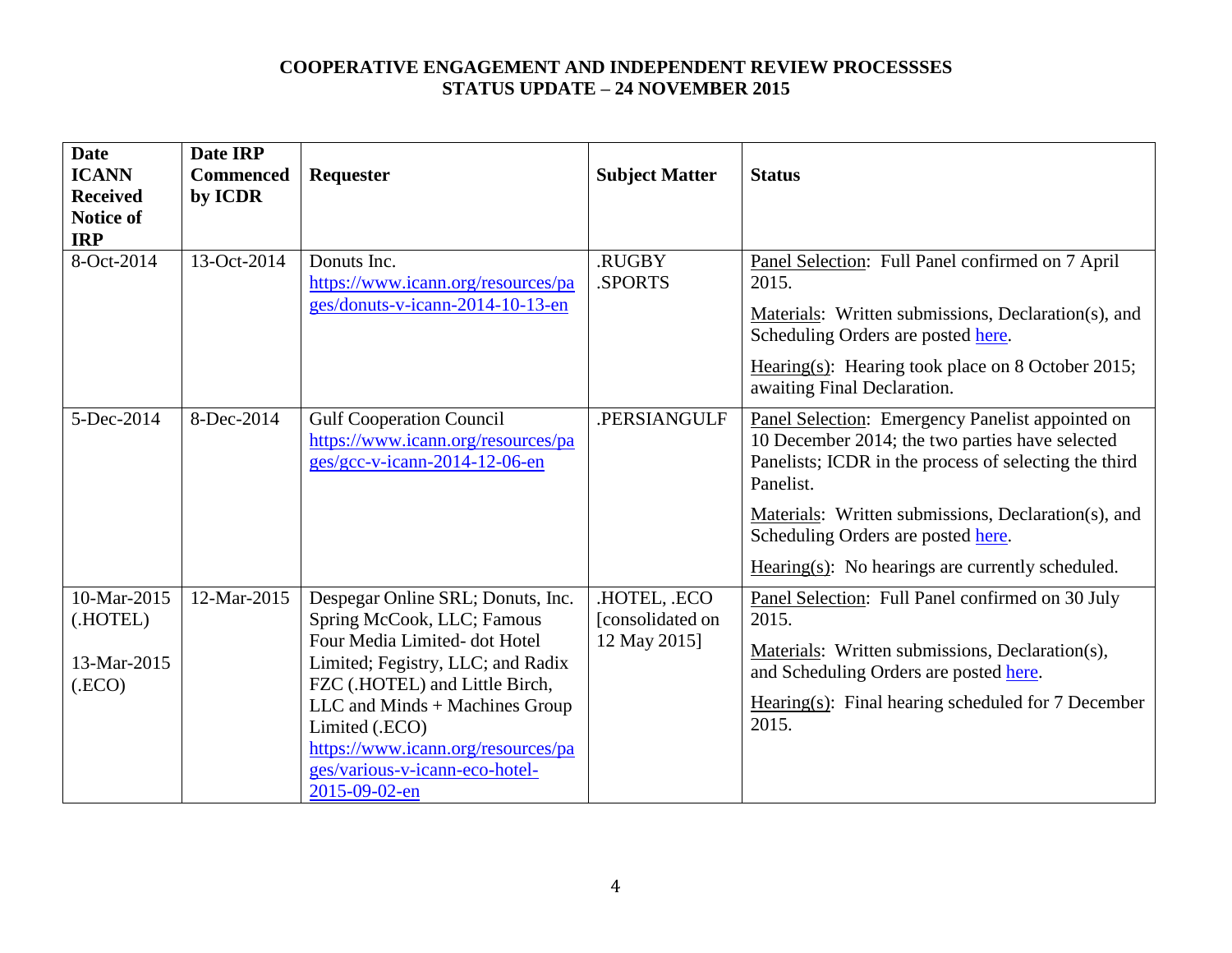| <b>Date</b><br><b>ICANN</b><br><b>Received</b><br><b>Notice of</b><br><b>IRP</b> | Date IRP<br><b>Commenced</b><br>by ICDR | Requester                                                                                                                                        | <b>Subject Matter</b> | <b>Status</b>                                                                                                                                                                                                                                                                           |
|----------------------------------------------------------------------------------|-----------------------------------------|--------------------------------------------------------------------------------------------------------------------------------------------------|-----------------------|-----------------------------------------------------------------------------------------------------------------------------------------------------------------------------------------------------------------------------------------------------------------------------------------|
| 19-Mar-2015                                                                      | 24-Mar-2015                             | Dot Sport Limited<br>https://www.icann.org/resources/pa<br>ges/dot-sport-v-icann-2015-03-27-<br>en                                               | SPORT.                | Panel Selection: Full Panel confirmed on 3<br>September 2015.<br>Materials: Written submissions, Declaration(s),<br>and Scheduling Orders are posted here.<br>Hearing(s): Administrative hearing took place on $28$<br>September 2015; Final hearing scheduled for 17<br>February 2016. |
| 24-Mar-2015                                                                      | 7-Apr-2015                              | Corn Lake, LLC<br>https://www.icann.org/resources/pa<br>ges/corn-lake-v-icann-2015-04-07-<br>en                                                  | <b>CHARITY</b>        | Panel Selection: Full Panel confirmed on 17<br>September 2015.<br>Materials: Written submissions, Declaration(s),<br>and Scheduling Orders are posted here.<br>Hearing(s): Preliminary hearing took place on $3$<br>November 2015; Final hearing scheduled for 13<br>January 2016.      |
| 30-Sep-2015                                                                      | 5-Oct-2015                              | Afilias Limited, BRS Media, Inc.,<br>Tin Dale, LLC<br>https://www.icann.org/resources/pa<br>ges/afilias-brs-tin-llc-v-icann-2015-<br>$10-12$ -en | .RADIO                | Panel Selection: IRP filed on 5 October 2015; no<br>Panelists have been selected.<br>Materials: Written submissions, Declaration(s),<br>and Scheduling Orders are posted here.<br>$Hearing(s)$ : No hearings are currently scheduled.                                                   |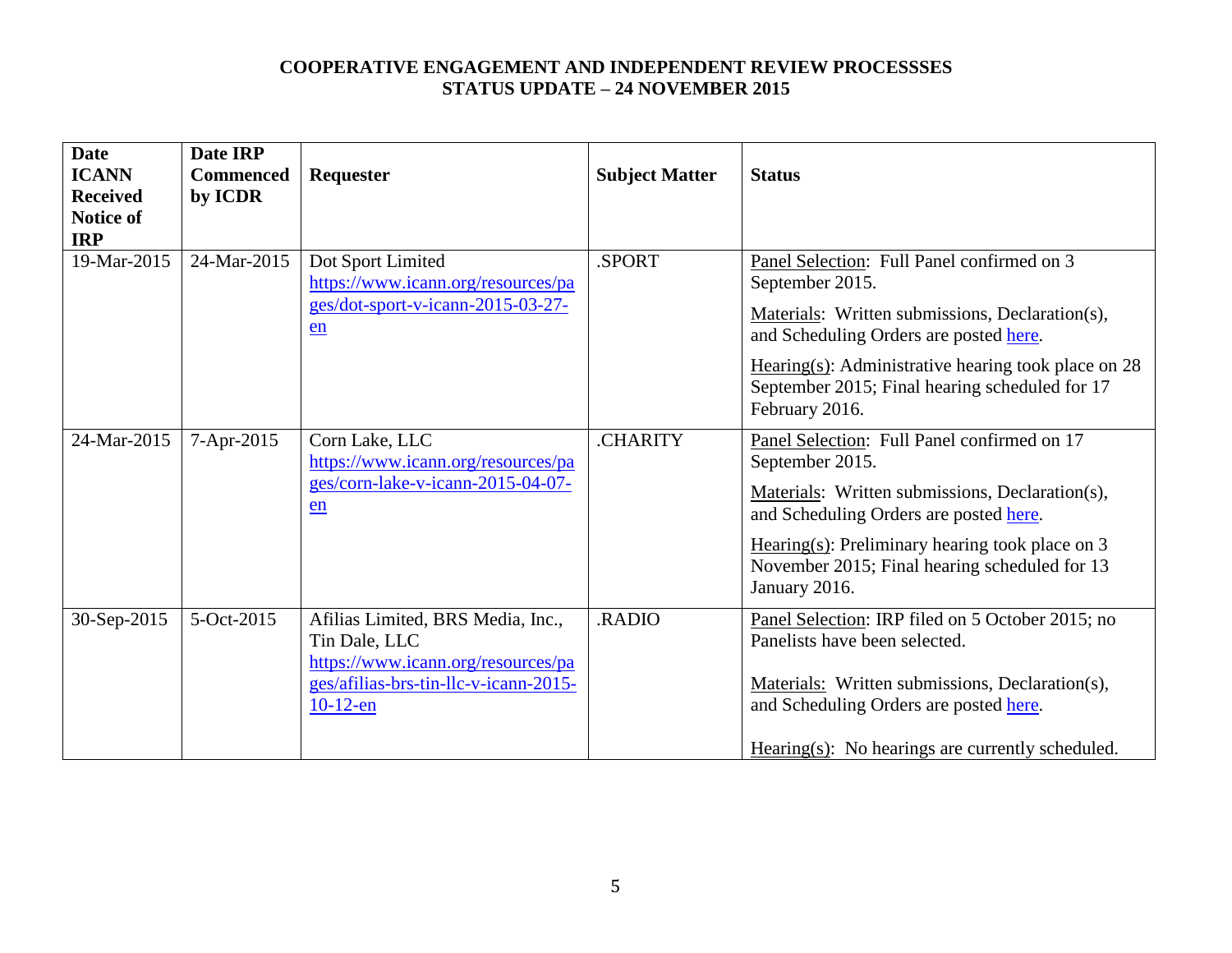| <b>ICANN</b><br><b>Commenced</b><br><b>Received</b><br>by ICDR<br>Notice of<br><b>IRP</b> | Requester  | <b>Subject Matter</b> | <b>Status</b>                                                                                                                                                                                                                                                                                       |
|-------------------------------------------------------------------------------------------|------------|-----------------------|-----------------------------------------------------------------------------------------------------------------------------------------------------------------------------------------------------------------------------------------------------------------------------------------------------|
| 22-Oct-2015                                                                               | dotgay LLC | .GAY                  | Panel Selection: IRP has not commenced; notice of<br>IRP commencement has not been issued by ICDR.<br>Materials: IRP has not commenced; notice of IRP<br>commencement has not been issued by ICDR.<br>Hearing(s): IRP has not commenced; notice of IRP<br>commencement has not been issued by ICDR. |